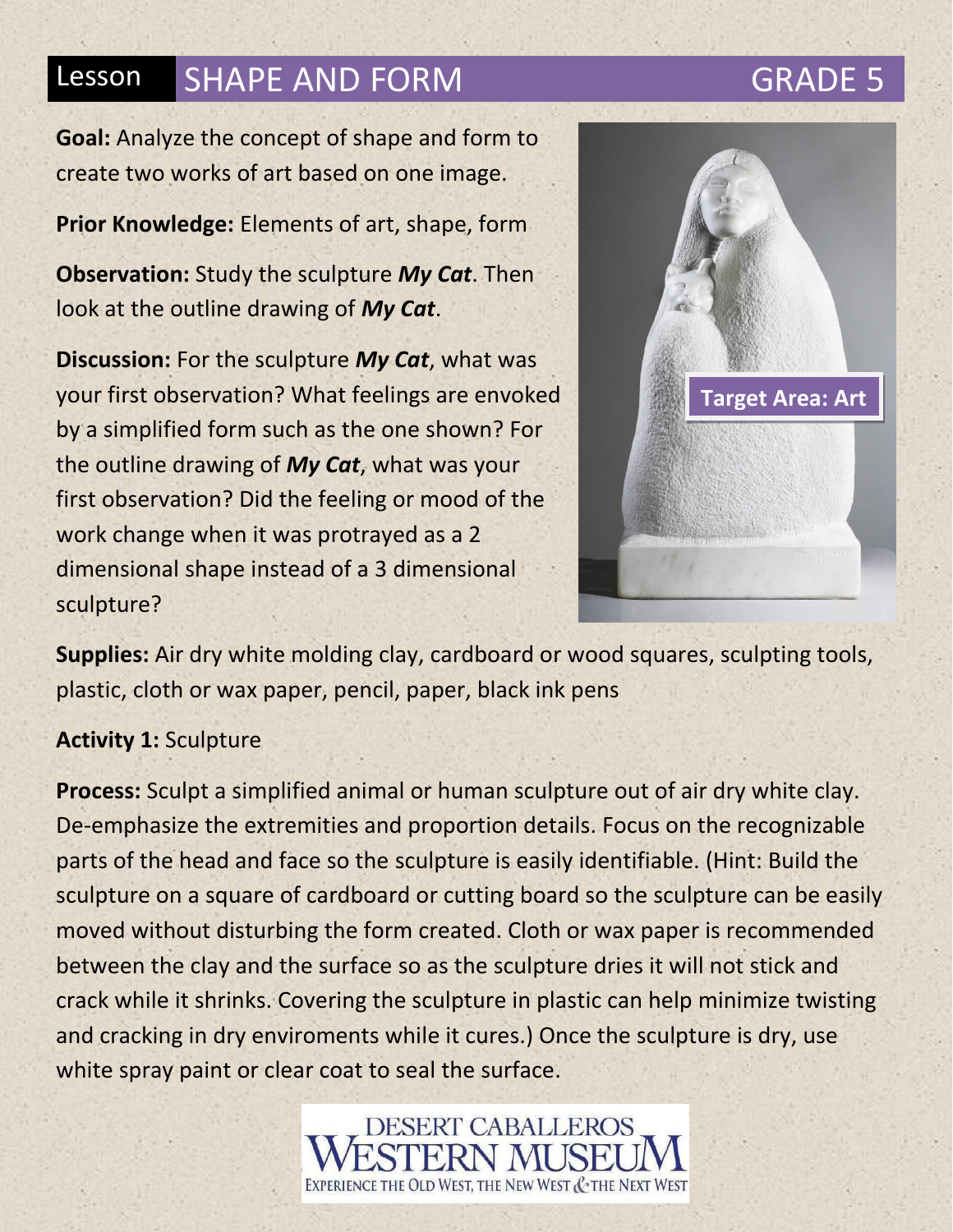## **Activity 2:** Drawing

**Process:** Create an outline drawing of the sculpture on paper in pencil paying close attention to the shapes depicted. Outline in black ink pen and earase stray pencil marks.

**Time:** 2, one hour sessions

**Modifications:** Take a photo of the sculpture and print out the picture. This image can then be used to draw from or to trace the outline shape.

### **Standards**

Visual Arts

Artistic Process - Creating, Anchor Standard #2 – Organize and develop artistic work, VA.CR.2.5a, a. Develop skills in multiple art-making techniques and experiment with approaches (such as using elements and principles of modern art, applying artistic norms of diverse cultures, etc.) through practice.

Arizona Department of Education: K-12 Acedmic Standard[s http://www.azed.gov/standards-practices/](http://www.azed.gov/standards-practices/)

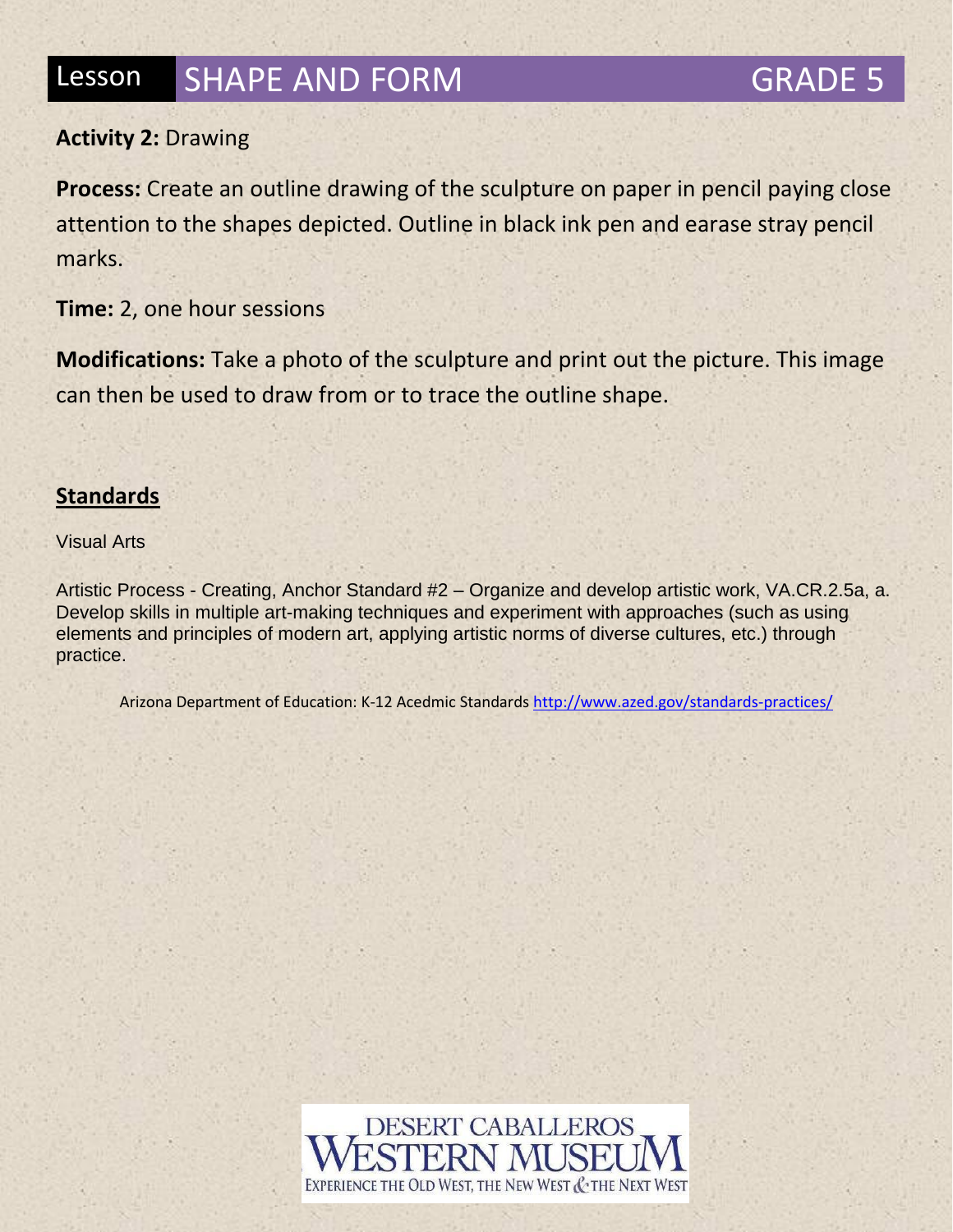

Allan Houser (1914-1994) *My Cat*, 1979 Marble, 26.5 X 14 X 10 inches 87.210, Gift of Mrs. Scott Libby Jr.

Brian W. Dippie, *Crossroads: The Desert Caballeros Western Museum at Fifty*, 109 (2010)

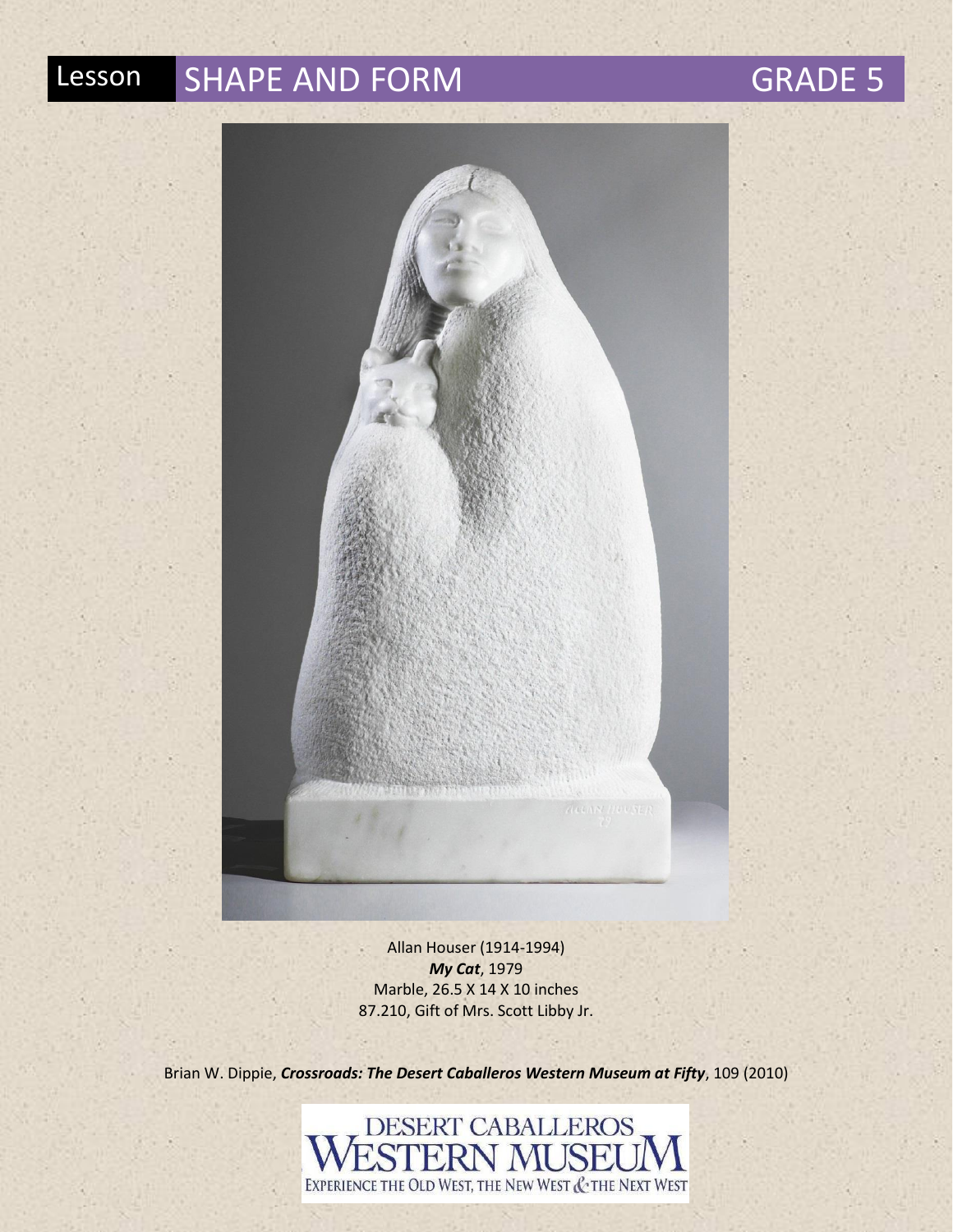Outline drawing based on Allan Houser's *My Cat*

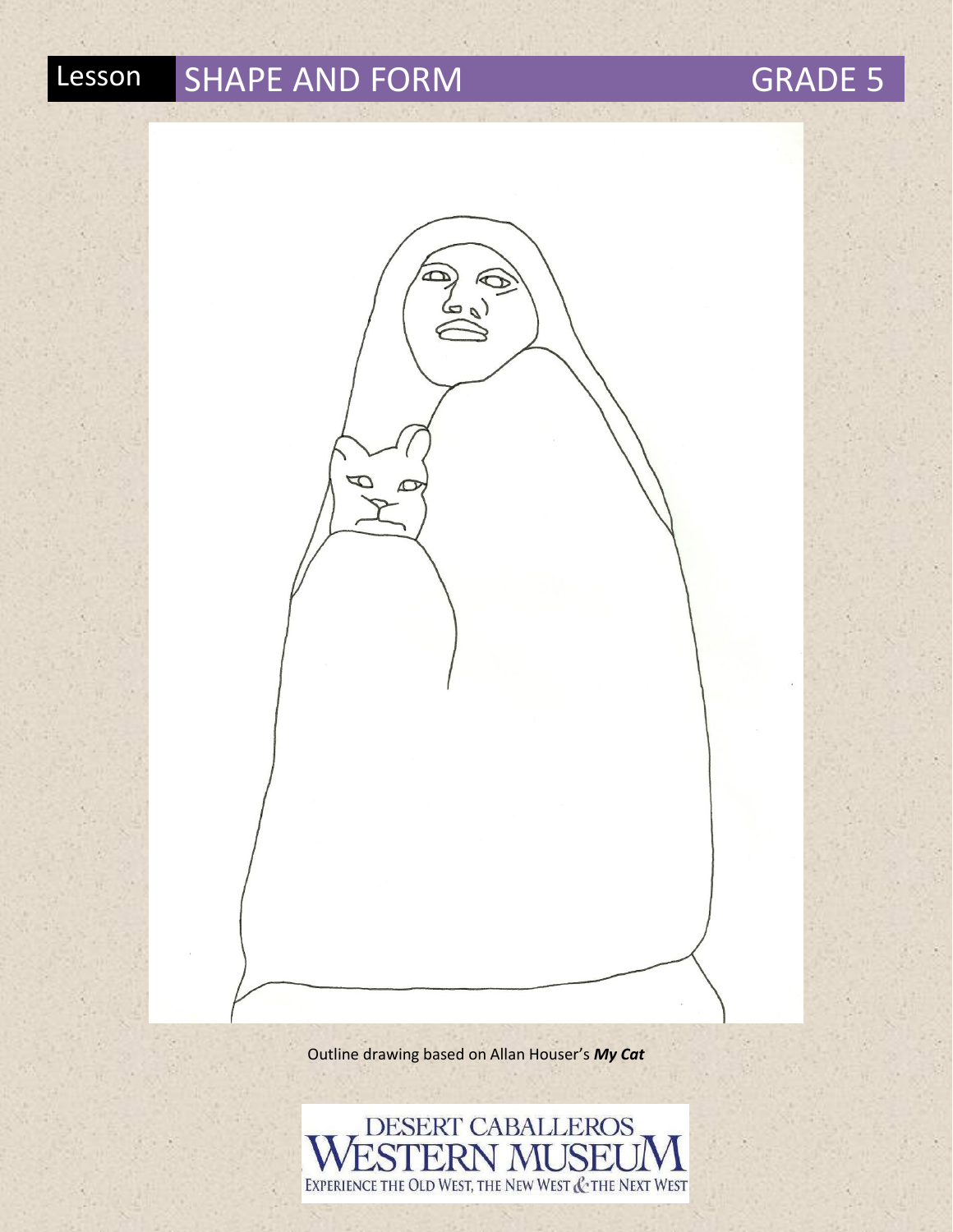## **DCWM Activity: Shape and Form**

Directions: When you tour the museum look at the various sculptures from multiple angles. Note how the form and feeling of the sculpture can change from different vantage points. Then select a sculpture you would like to draw. Sit or stand from the vantage point that is most appealing and lightly sketch a rough outline of the sculpture, paying close attention to the shapes you see, in the space below. Once the outline drawing is complete, bold the lines you wish to keep and erase any stray marks. Remember to write the artist's name and title of work depicted.